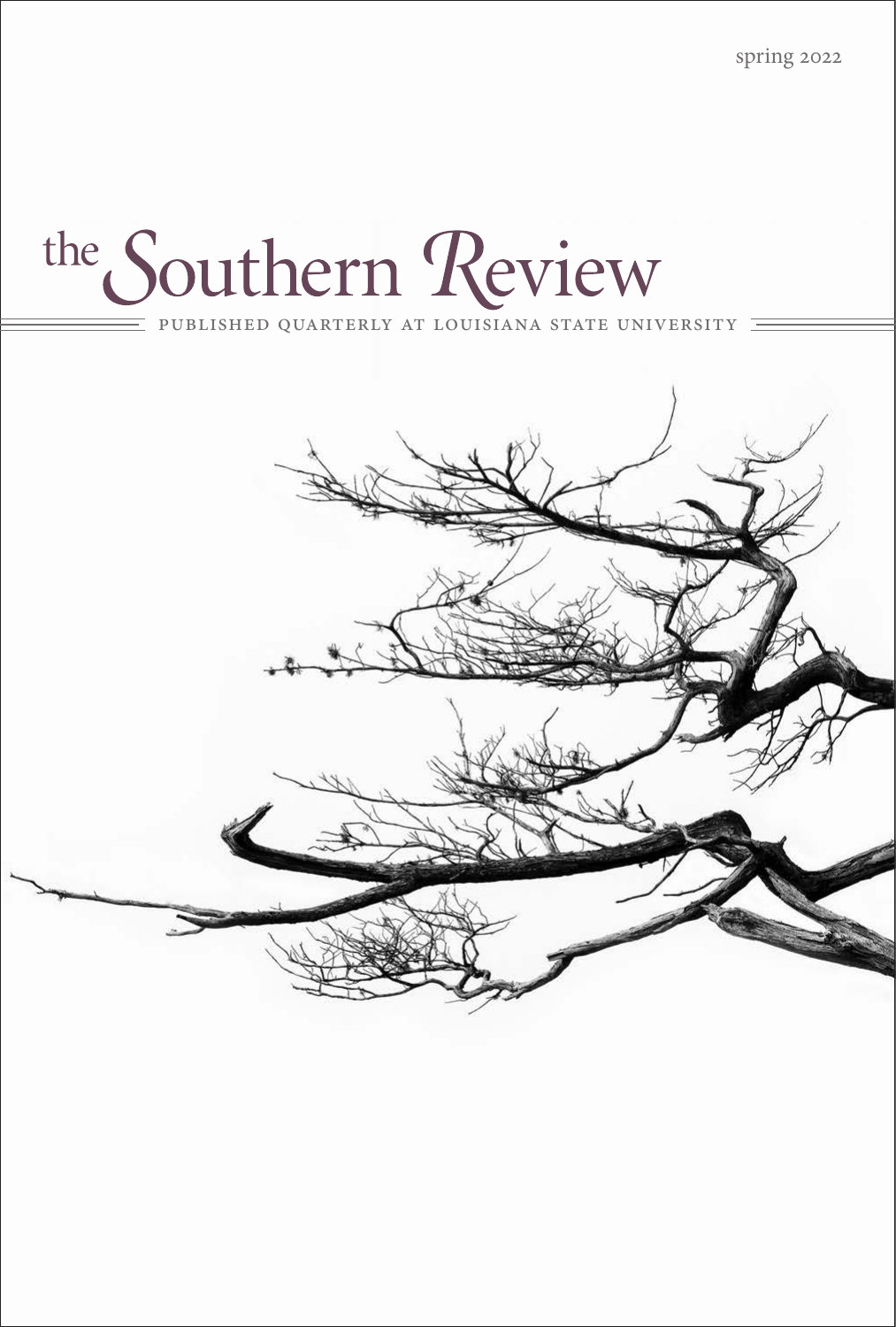## Abhijith Ravinutala

## [The Aunties of Cambridge Street](#page--1-0)

SARITA AUNTY WAS the first to make a home on Cambridge Street. When the aunties noticed the Phase II build of Lennox Homes in Alpharetta named all the streets after Ivy League towns, they bought houses there to keep their dreams close, as they all had high hopes for their children. Being as variegated in color, tone, and history as the saris in their closets, the aunties shared little else, apart from the desire to have at least one good friend in the new world.

Sarita's husband, Gopal, secured a job with NCR and uprooted her from the life she'd known. Her existence until then had spanned a five-mile radius of her birthplace in Vizag. In her suburb outside Atlanta, she made tea for Gopal and milk with Boost chocolate powder for Nitin, their son. When they left the house to be Americans for the day, Sarita took her time pressing down a strong coffee with chicory, using a South Indian filter, and, until Chetna moved to the neighborhood, she passed the days alone.

Before flying to America, her upstairs neighbors had warned her of the clothing—they were the building's authorities on America because their son lived in a place they called "Tall-aa-see," which they spoke of with great reverence. Sarita, eager to impress her American-employed beau, journeyed to the local Levi's. Gopal frowned at the Ts and jeans she packed for the flight. He complained of his wife looking like the women at his office.

After her coffee and a shower, Sarita donned her American clothes each day between Gopal's departure and his arrival home. She brushed her hand against the denim, rougher than her saris but tight and comforting around her skin. She went around eyeing herself in different mirrors to feel the house was full, taking naps in unused guest rooms, and performing the household chores that maids used to complete for her. She often resented her previous upstairs neighbors for not mentioning the housework in America, but after all, those neighbors had a son, and sons never did housework. Often, she would use the calling cards stuffed in the nightstand drawer to speak to her parents and best friends in Vizag. This was not easy with Gopal in the house as he noted the minutes and expenses on yellow sticky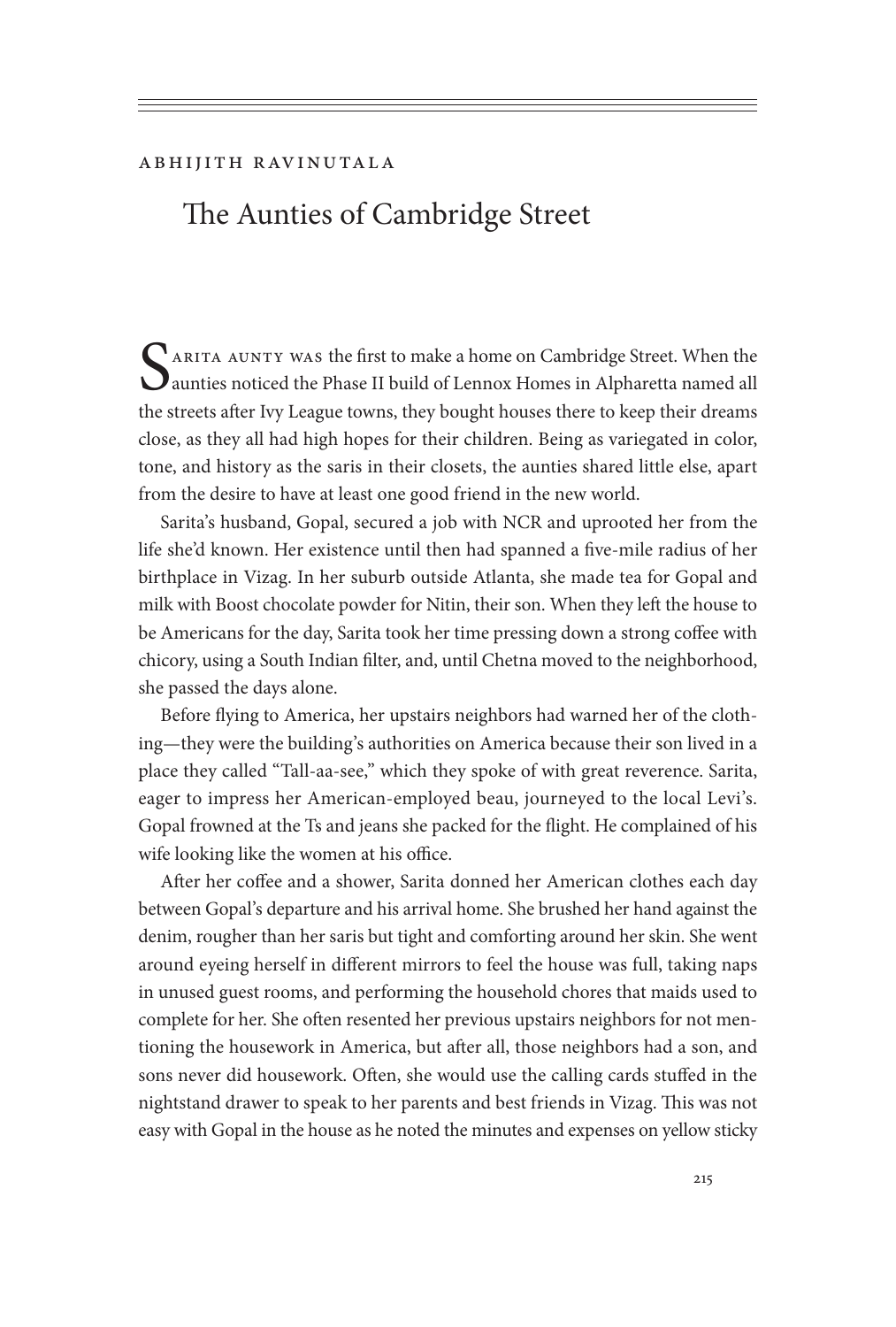notes. From the same nightstand, stashed behind the calling cards and tattered novels, Gopal would retrieve condoms on weekend nights, and though he threw his body at her like a teenager, the moments after sex when he would just lie there, breathing on her neck, were the least alone she felt.

The first fits of regret led Sarita to phone her mother and beg for a return to India. Her mother told her another baby would stem her ennui. But Nitin was already in second grade, and she had no desire to return to ABCs and diaper wipes. So, her mother told Sarita it was time for religion. After her next visit home, Sarita's suitcase held ten pounds of prayer books to memorize. It was part of a woman's life, her mother had said, the homebound solitude to be filled by God. That was why the best devotional poets were women, like Andal, she said. It was inappropriate to appeal the matter further.

Her mother was not wrong, in any case. Sarita started with the easy hymns and then proceeded to longer stanzas, in rapid Sanskrit, until her prayers could erase up to two hours on the days she thought of running.

It was better when Chetna arrived. She lived five doors down on the plot of tall grass. Sarita saw her one day when she went out for mail. She wondered, at first, if she'd had company all along but God had withheld the information. She was already attributing her life's miseries to God's mysteries by then. She just about sprinted over to Chetna, who was staring at the neighbor's flowers.

"Hello."

"Hi $"$ 

"Myself Sarita."

"Chetna." A light bow of the head, acknowledging Sarita as her elder.

"Where from?"

"Guntur."

"Hamma," Sarita sighed, and switched to Telugu. "Seeing a Telugu person makes me so happy. Will you have coffee?"

"I very much like coffee."

Chetna was fair in the way all Indians pray for their daughters to be. She had completed her engineering degree and learned to make biryani by the age of nineteen, so she was told she was ready for marriage. Hundreds of proposals arrived, some leaving lavish gifts at her doorstep, including a new Honda Hero motorbike in the green shade her father liked. Her parents settled on a U.S. proposal, even though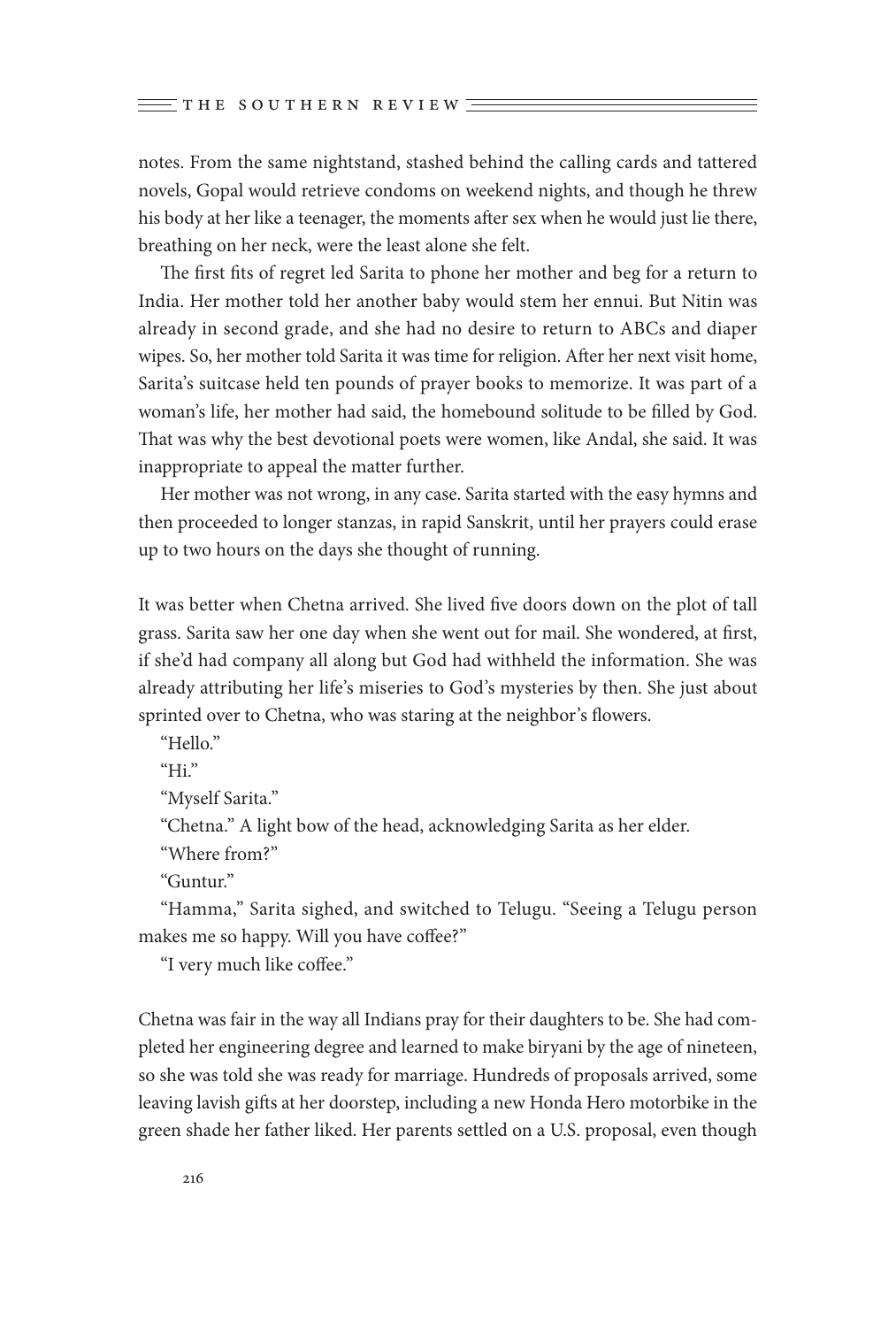they couldn't meet him in person. The groom's parents were factory owners in Guntur, and after the economy opened up in '91, they produced some of the first Old Navy T-shirts made in India—this made them low-level celebrities. After pouting through their ceremony, Rajesh rushed back to America without a honeymoon, claiming he couldn't take her along yet. It was seven years later when she finally flew to Atlanta with him. She watched the snow outside the plane as it fluttered over the German countryside. By then, their daughters, conceived during Rajesh's vacations in India, were five and three, and Rajesh had developed a belly and a sloping chin. Chetna was still optimistic.

Once, when both their husbands were out of town and their kids were put to bed, Chetna surfaced Rajesh's hidden bottles and split a large whiskey with Sarita. They spilled it on their polos and jean shorts. Chetna brought out Rajesh's dress shirts and imitated him, using a sofa pillow as a belly and her own long hair as a moustache. Sarita did her impression of Gopal eating a banana like it was the end of time, burping after every bite. This had them rolling on the carpet with joy, when Sarita noticed the bruise on Chetna's neck.

"How did that happen?"

"It's nothing." Chetna adjusted the collar of Rajesh's dress shirt.

"Was he drunk?"

"Mmm. Do you want anything to eat?"

Saritha drew close, kissed her own two fingers, and placed them on Chetna's neck. A brief Atlanta rain peppered the windows above them. Drops on the glass sounded the same no matter where they were in the world. They embraced until a whole village appeared in each other's arms.

The next morning, Sarita made strong coffees and told Chetna to join her in religious chanting whenever she could. Chetna agreed. Their daily routine molded to accept this addition, and even their husbands seemed pleased with the ladies' virtue. From time to time, when Chetna came to chant and had another bruise, they would lock the door to the prayer room to speak, and this, too, became routine.

It was the two of them for several years until Anjali arrived. When she did, it wasn't from India but from a place called "Cleve-Land," as Sarita heard. Anjali was London-educated but had lived in Mumbai. She never wore saris, as she liked to be ready at any moment to go for a run, which was not feasible under yards of fabric. In Cleve-Land, she'd jogged around enough neighborhoods to become wellknown, so she ran for City Council, too, and won. This was no shock: she'd been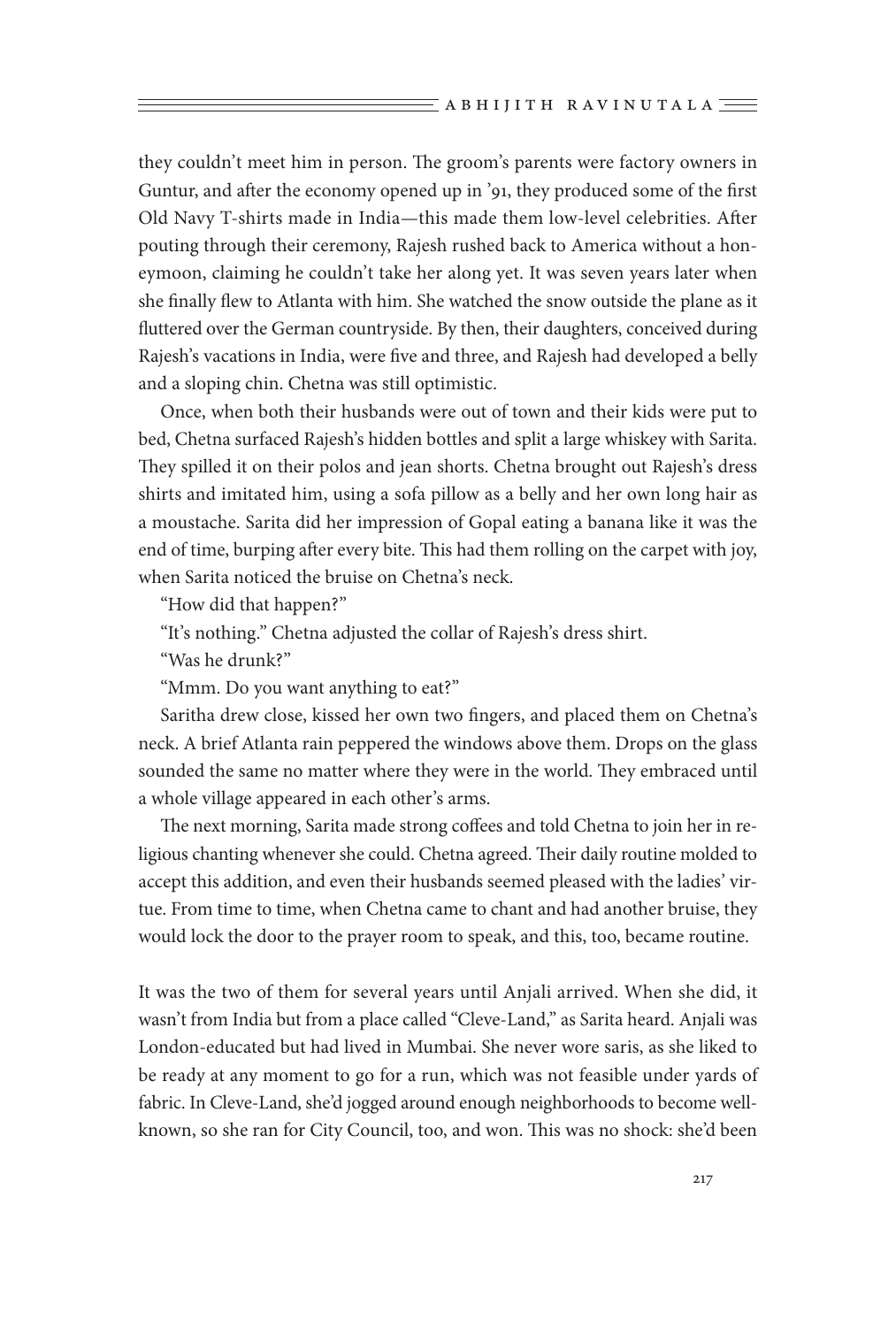involved in politics in her college days, attending symposiums with her college flatmates and making faces at local officials. But in Georgia, she stuck to home, fussing over her younger son Viren and his frequent bouts of undiagnosed sickness, replete with shivers and hunger. Anjali endured her own disease, too, which turned splashes of her dark brown skin into white. Her face was almost fully converted, which was a source of back-and-forth debate for Sarita and Chetna, who had seen her move in but couldn't decide if she was Indian. They pretended to walk around the block for a better look at Anjali getting the mail, Anjali trimming the hedges six houses down. Chetna was the one who finally asked if she was Indian, and the latter's smile was such a relief that they were all invited to afternoon coffee at Sarita's house. This was not without further stress, as Anjali revealed herself to be a widow, having moved to Atlanta only with her two sons. Chetna and Sarita had never associated with a widow before, as their mothers had deemed it inauspicious for married women.

"So sorry," Sarita said, responding after some pause to Anjali.

"Did you love him?" Chetna asked.

"Chetna!" Sarita snapped.

"It's OK," Anjali started, her distinguished accent charming the other aunties, "he was the love of my life. We met in Mumbai. We did everything together, except singing. I can't carry a tune, but his voice would make my cheeks flush. I miss that."

After a few sips in silence, it was clear the topic never deserved another mention. On Cambridge Street, the aunties no longer sought out their differences.

"Do you want to join our religious group?" Sarita blurted out. "Ma'am," she added.

"Well, perhaps it is time for that phase in my life."

Gopal entered and grunted his greetings to the women. He promptly sank into the couch a few feet away and turned on the five o'clock news. Chetna leaned in close. "When no husbands around, we, too, wear American clothes like you." She pointed at Anjali's blue button-down and flicked her eyebrows up twice. The three of them laughed.

"Hmm? What's funny?" Gopal raised his voice.

"Nothing," Sarita replied, stifling a further laugh.

He looked back, above the seat, at the aunties seated at the dinner table. "Aren't you hearing this news?" The TV reporter recounted the latest string of drug violence and deaths in downtown Atlanta. "City government is useless."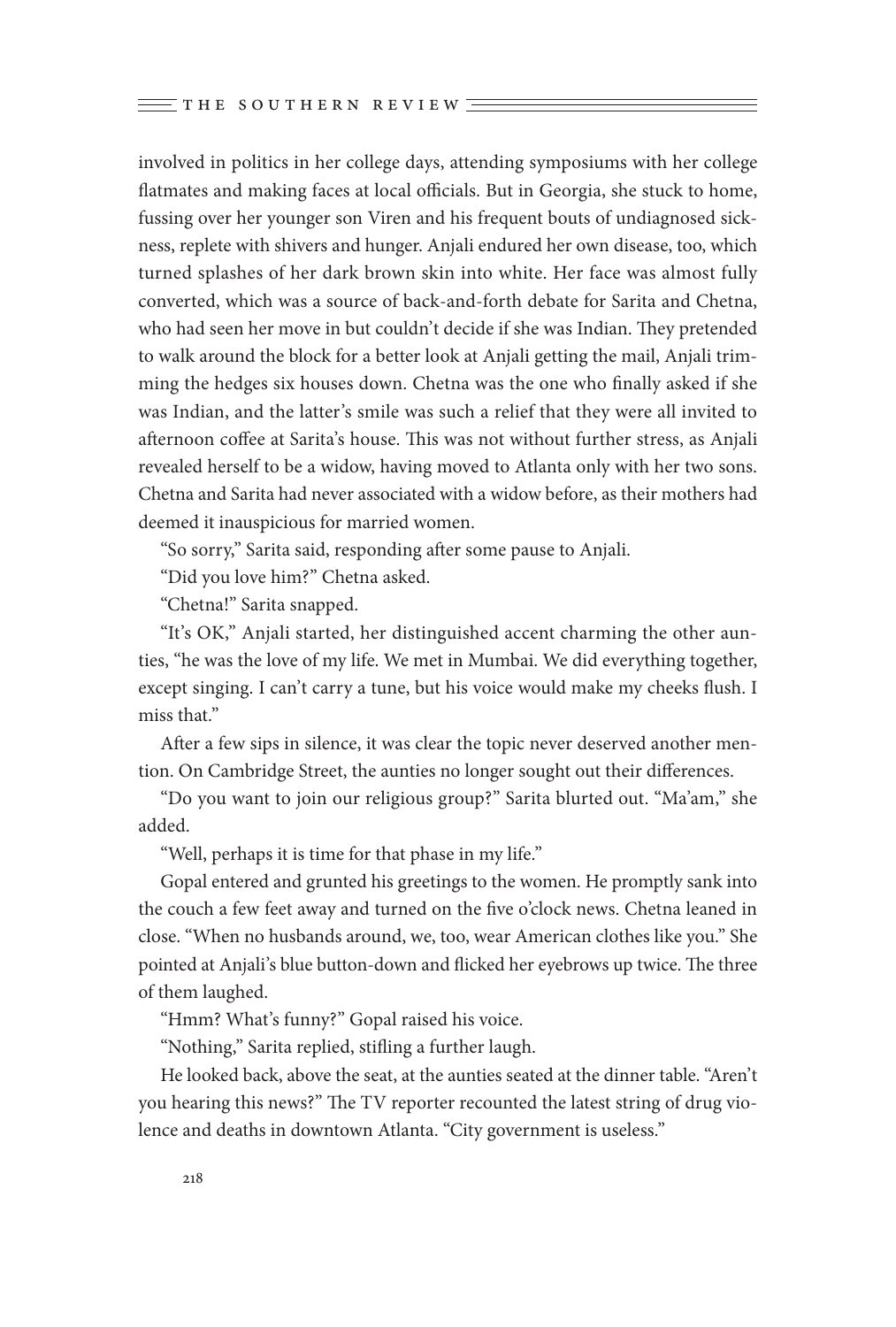Anjali clicked her tongue at the gruesome images onscreen. "Downtown is a world away." She paused for a second, picking crumbs off the tablecloth. "Nothing to worry about," she said in Hindi. Gopal had already turned back around.

"Oh, you speak Hindi, Anjali?" Sarita inquired.

"Hindi, little bit of Marathi, about ten words in French, and Telugu."

"Telugu!" Sarita yelped. They'd assumed Anjali was north Indian because of her fair skin, but this was jubilant news. The aunties felt their personalities suffered in English. They could read and write, but English was not the soundtrack to their memories, or the timbre of their thoughts. It was a language for reading books and buying groceries, and such was its limit.

Pooja arrived last, at the turning of the millennium. Her Telugu coexisted with many English words spoken with an "-u" at the end, to make them flow with the "oo" sounds of her mother tongue. "Lunch-u, car-u" were the words Sarita, Chetna, and Anjali heard when they took a walk past Pooja's house, down the block at the corner of New Haven Avenue. Pooja went to work every day with her husband at the same company, just as they'd met by attending the same computer science classes at Georgia Tech. They'd brought a maid from India to move into the house, so she could cook and clean and leave Pooja to make money, which she did better than most. She often hung a purse over her left hand, parked sunglasses above her widow's peak, and spoke for hours on end in her yard, a mobile phone pressed to her ear.

Pooja tried and failed on a few occasions to bake pies for her white neighbors, who invited neither Pooja nor the pie inside. She began to make eye contact with the other aunties of Cambridge Street, and one day brought one of her pies over to Chetna's house, where the ladies poked at it with suspicion. They looked askance as Pooja asked them to call her "Pooj" and rambled on about an upcoming promotion she hoped to snatch from the jaws of another senior programmer named Tom.

"Have you tried praying for it?" Sarita asked.

"Oh no, of course not." Pooja laughed with a hand covering her mouth. Eyeing the downcast faces around her, she cleared her throat and fidgeted. "So you got the Jack Juicer, Chetna? Does the juice-u come properly?"

"When Chetna here prays for something, it usually works out. Just last week, my boy Viren was all sorts of nervous about his Physics exam, and Chetna told him to relax, she'd pray for him. He came home beaming about scoring a ninety-four.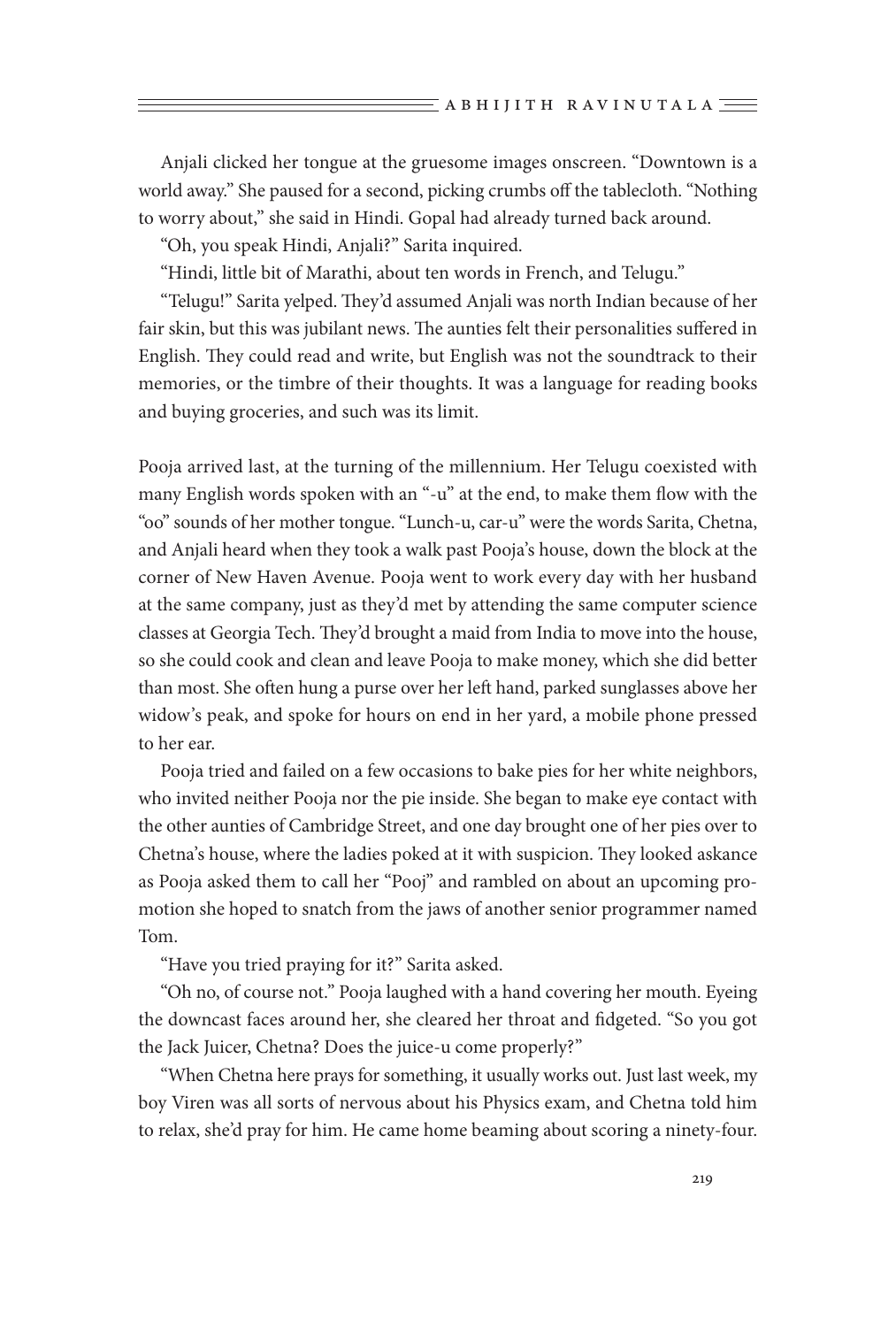Perhaps you could give it a try, hmm?" Anjali reached across and placed a heavy, whitened hand on Pooja's light fingers.

"Yes, yes. Actually," Pooja said, "I believe in astrology, also," and admitted to frequent consultations to intuit her chances of conceiving.

Hesitations tossed aside, the ladies scarfed pie with more gusto and traded comments on how some Indian flavors could add taste, maybe even give Pooja a better chance of winning over the other neighbors.

"Pooja," Chetna called out.

"Pooj," she replied.

"Pooja," Chetna insisted.

"Yes."

"The juice comes very nicely."

After Pooja secured her promotion, none of them ever missed a Thursday evening prayer, unless they'd gone to India or begrudgingly hauled their children on a road trip to Disney World. Much of their discussion revolved around food, children, over-the-phone foibles with in-laws, setbacks in their life plans, and the God who was supposed to address such setbacks. When Chetna showed up at a meeting with fear on her brow, or Pooja looked longingly at the others' children, they would remind each other that brighter days were around the bend, hidden but always possible.

The only hurdles to their unity were the uncles of Cambridge Street, their three husbands who resorted to snide remarks about the ladies' absences from home. One evening, Chetna's husband followed her to Sarita's house and discovered the other husband to be tolerable, opinionated, and in possession of a well-stocked liquor cabinet, which met all three criteria required for a bond between uncles. They retreated to the back patio with a bottle of Chivas and a heaping of bhel puri. Eventually, Sharad, Pooja's husband, joined them on the patio, and Viren, still entranced by dinosaurs at seventeen, babysat the younger children with repeated viewings of *Jurassic Park*. Sarita made another batch of tangy chaat, and the aunties no longer faced resistance. In the ensuing years, more Indians moved into the bordering New Haven and Princeton Avenues, and the white families started to mingle with them, feeling there were too many to ignore. Sarita began to spend a few summer evenings with Patty and Drew, or Anjali with Fred and Mary, but the aunties of Cambridge Street, even as they made other friends, knew they'd found each other at a time when no one opened their patios to them for peach tea.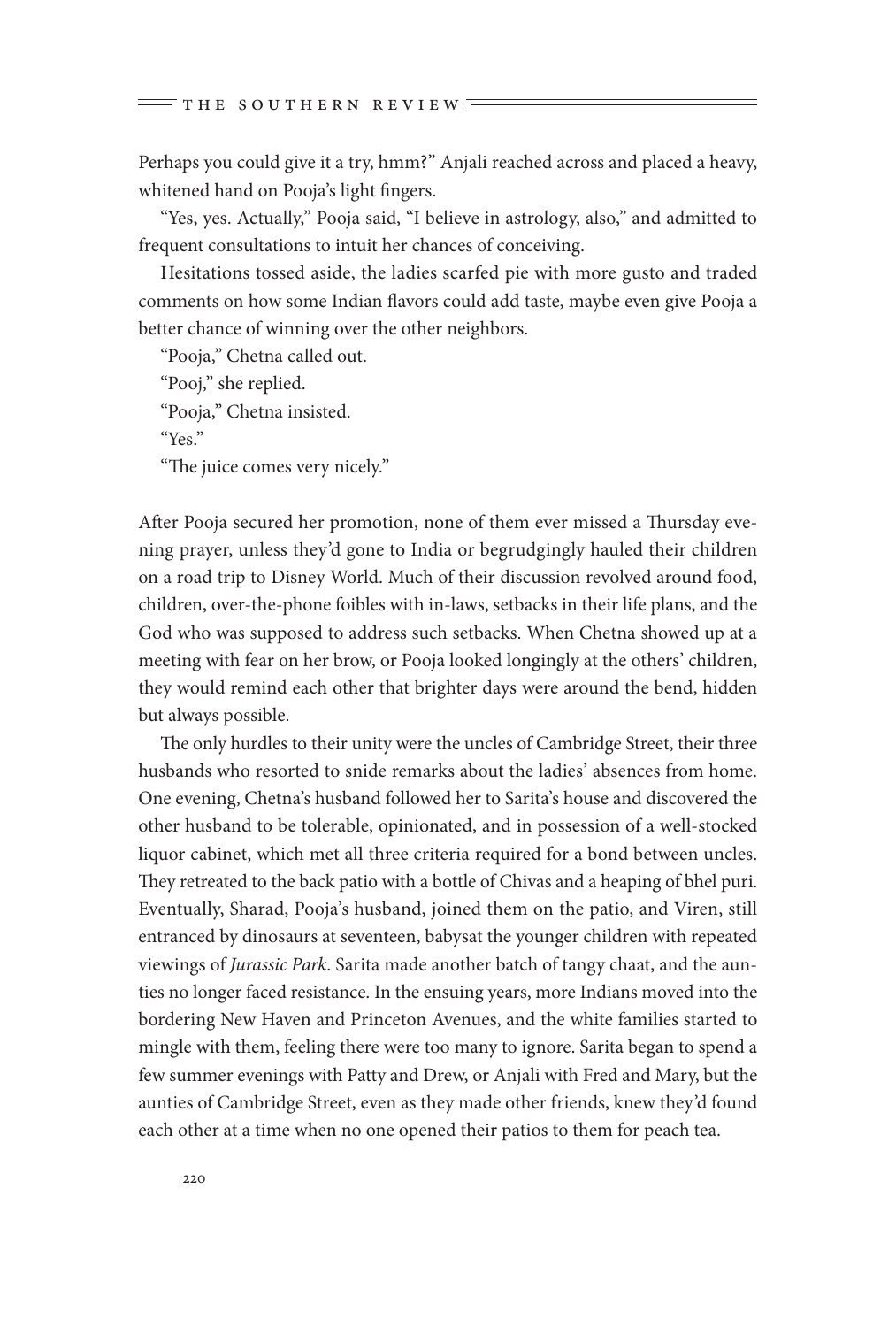\* \* \*

On an August day, Anjali hosted their prayer group and spoke highly of her elder son's success in his first year at Vanderbilt. "He's joined an Indian Students Council and a volunteer group already—can you believe it?"

"How will he have time-u to focus on studies?" Pooja insisted.

Chetna giggled. "Oh, he'll do great. Such a smart boy. And now your little Viren is applying to Stanford!"

"God willing," Anjali replied. Despite his fits of illness becoming more frequent, Viren's grades had blossomed since moving to Cambridge Street. A phone rang downstairs and Anjali excused herself.

"What is Indian Students Council?" Sarita wondered aloud.

"Maybe they read Tagore like we did in school," Chetna offered.

"No, no." Pooja shook her head. "I heard they just sell samosas to raise money for talent shows."

"What talents?"

"Dance-u, songs, acting."

"Why?" Sarita asked.

"That's how they find dates. You know," she drew close to a whisper distance, "they're all having sex-u in college now."

"Ayooo," Chetna gasped.

"Chi, chi," Sarita demurred, lightly tapping her cheeks with the right hand to ask forgiveness in the prayer room. The others mimicked her.

A scream filled the house, emanating from below. The aunties scurried downstairs, taking care with the ends of their saris, to find Anjali on the ground, sobbing into the telephone. She yelled his name. Viren, Viren.

Chetna kept asking for definitions. Heroin. Overdose. She couldn't keep them in her head after hearing the answers. She tried to hold down Anjali's hands as they banged against the carpet, but she wasn't strong enough. Anjali moaned about letting him out of her sight. Chetna wailed with her, as if Viren's fate had become a possibility for her own children. Pooja and Sarita sat, too, their bodies and faces shaking together as colorful saris and mascara tears spilled over the carpet.

Sarita was old enough to have seen many occasions for grief in her hometown. Even as she held Anjali's sobs against her blouse, ran her fingers through the unkempt curls of Anjali's hair, Sarita knew preparations were her responsibility. She walked across the street and made phone calls to priests and funeral homes. Her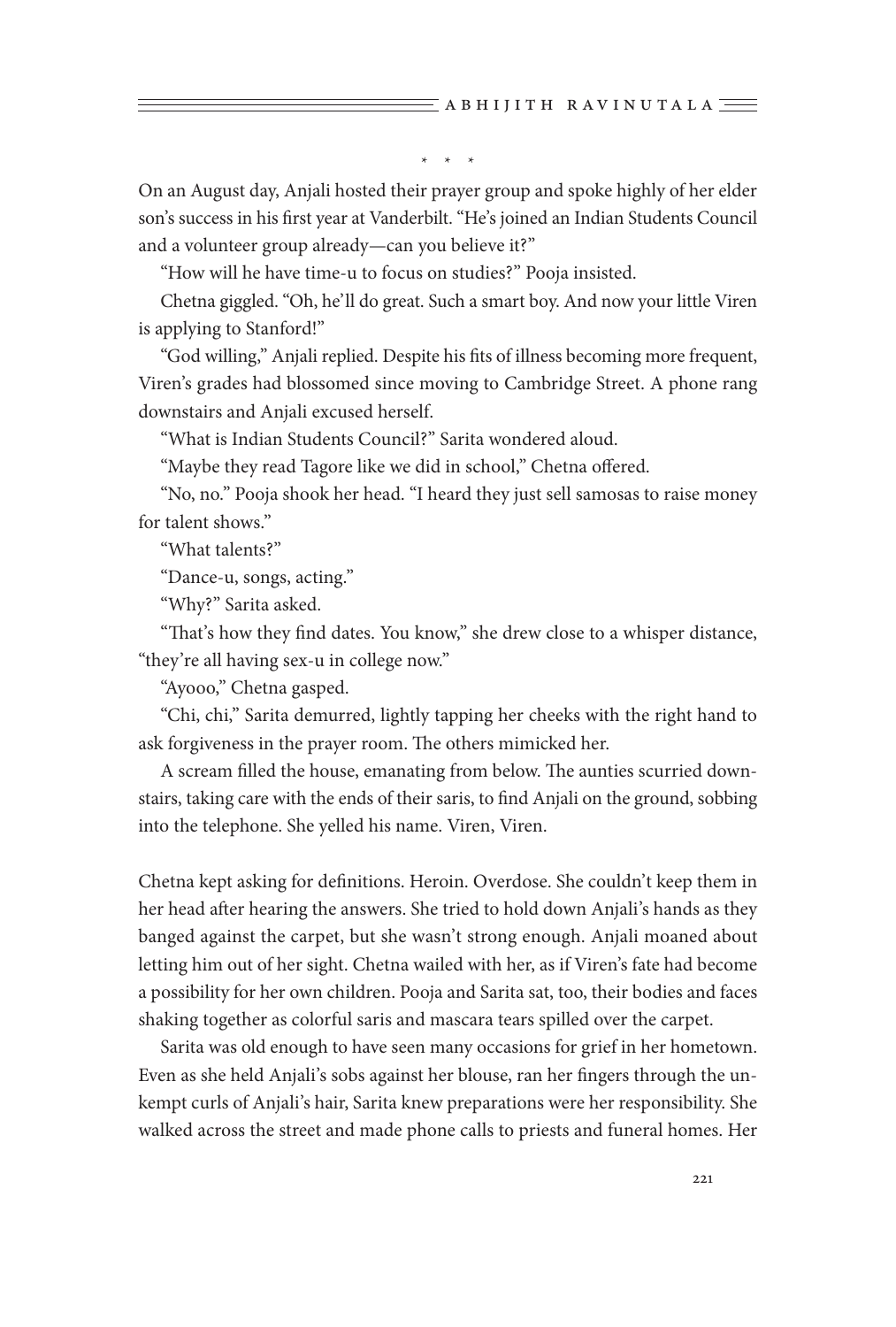son walked into the room behind Sarita and poked at her while she negotiated banquet prices. She swatted his hand away once or twice, called for her husband, but then turned to face Nitin's searching eyes.

"I'm hungry, Amma," he said. Ten years old now, he was growing out of his clothes, and the outline of his stomach pressed against his Pokémon T-shirt.

She banged the phone onto its receiver.

"What's wrong, Amma?"

She held him tight to her chest as he struggled against her kisses on his forehead. "Amma! Eww!"

"You're my mountain of gold, you know that? You know that?"

By late September, the multitudes of trees in Alpharetta were pale. The greens were not so green, and yellows had encroached upon every home. Gopal was griping about having to rake leaves one day when the aunties came over for prayer. Navaratri, a festival of nine nights for nine goddesses, was fast approaching. The aunties had taken up the task of memorizing a long and auspicious mantra. They'd planned outfits and babysitters for the nine nights of the festival they'd spend at the temple. Each of them knew this was dedicated to Anjali. But that day, Anjali showed up late for prayers, carrying a binder of papers.

There was heat about her. Anjali huffed and hesitated. She dabbed at her temples with a turquoise scarf, ran a finger along the yellow plastic of the binder. Since Viren's passing, she stopped in the middle of sentences at times, or didn't know how to start. It was like the words she wanted were clogged up inside her and she couldn't clear her throat. She became fussy. After working late, she went for runs on the nearby trail and other parents who knew murmured about what a poor soul she was. She cleaned and recleaned her living room at nights and called her elder son almost daily, until he suggested she find an outlet for her grief. She found a worthy cause.

"They won't accept it." She dropped her papers.

"Who? What?" Chetna's eyes brightened, anticipating a secret.

"A heroin awareness training. For the high schoolers. So they'll know what it is, what to do if—" They hadn't found any evidence of who dealt the drugs or took the heroin with Viren, and like the local news, the school moved on when there were no answers.

"Great idea," Sarita declared, shifting beside Anjali. "Why they said no?"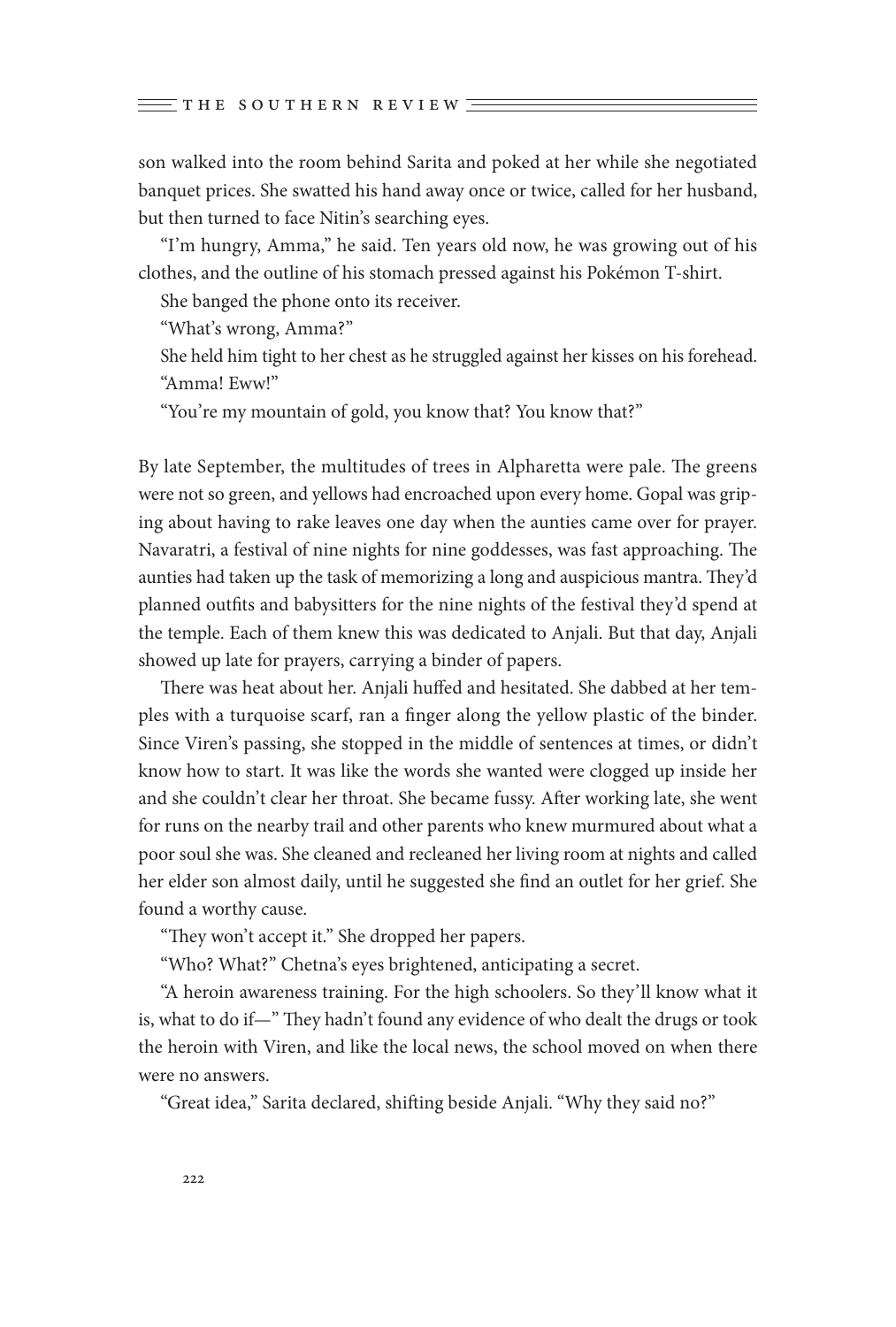"They said the PTA would never allow it, because it's too vulgar. You know what else? They said 'sorry about your son, we just feel awful, but that kind of behavior wouldn't happen with any of our hometown kids.'"

"So you go to the PTA and make a speech! You are good at that, no?" Pooja insisted.

"I'm no longer eligible to attend without a student." Anjali bunched her fists together. Her mouth opened but no sound escaped.

"Oh, stupid PTA. Did I tell you about that Sally who has the cubicle next to the—" "Yes," the other aunties interjected.

Pooja pursed her lips. "Sorry." The aunties nodded. They knew Pooja brought up work whenever they discussed children.

Chetna spoke up. "My neighbor, Mallory, her house is on Lebanon Avenue. She's a PTA officer." Chetna clapped. "She said there's a big baking event happening for the PTA. Maybe we can find a way to speak there. I will offer her fruits over the fence and get details. Right, Anjali?"

"Let's pray," Anjali said, to their surprise. They practiced the mantras for what felt like the thousandth time.

The aunties regrouped over the weekend while their kids watched *Jurassic Park*. Chetna had both good news and bad news. They all looked at Anjali.

"Good news first," Anjali said.

"The whole town comes! And they will have a stage there, and if you are winner in baking, you can even use the microphone. I already signed up for PTA."

"Bad news?"

"This is like Diwali for the ladies here. They dress up, wear ribbons, do lots of baking practice. Some man will yell auctions. Very tough to get noticed, it seems."

Sarita put a hand on Chetna's shoulder to slow her down. "How can we do this?"

Pooja perked up. "You know, on my office floor we had a desserts contest and the person who won brought Kaju Katli."

"Your office is eighty percent Indian, isn't it?" Anjali raised an eyebrow.

"Matters how?"

Anjali smacked her own forehead.

"Wait! I can do a pie! Easy, easy." Pooja raised her chest, looking triumphant. "We will do it together," Sarita declared.

"Oh, one more bad news!" Chetna raised a calloused index finger. "The bake sale is same night as Dusshera."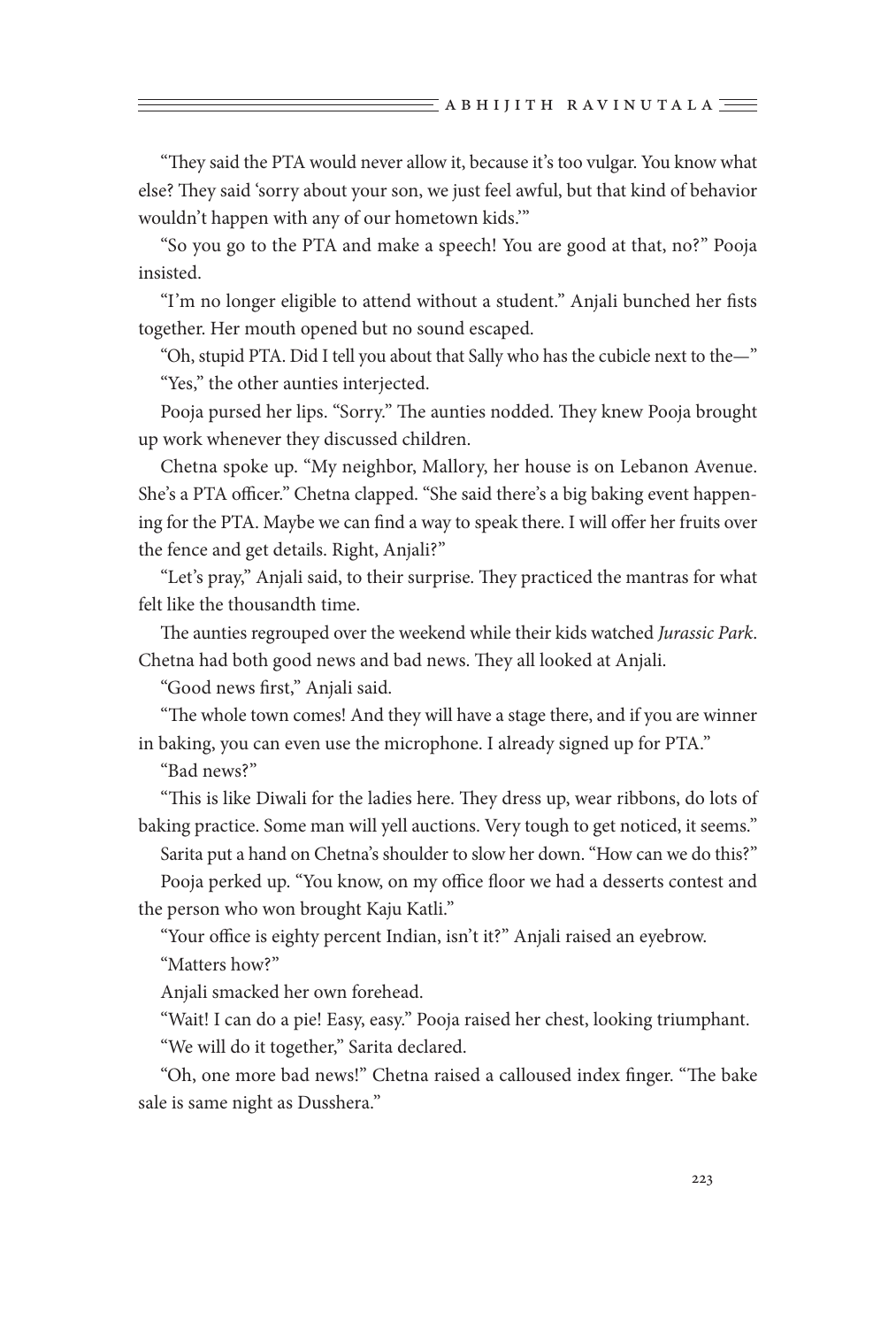A groan stifled the ladies' fervor. The final night of Navaratri is the holiest, when effigies of evil are burned and the powers of the goddess peak.

"We have to go to temple," Sarita said.

"We have to go to the bake sale! It's our best chance!" Anjali replied.

The matter was shelved. Anjali and Pooja walked back to their houses with heavy chins, frowning about the impasse. Sarita lingered by the door. She asked Chetna to draw close and slipped off her right tank top strap. There was a bruise underneath.

"I thought so," she muttered.

Chetna pushed it back. "I'll be fine."

"There are organizations, Chetu. In the city."

"I'm not a charity case."

"Listen, Chetu," Sarita said.

But Chetna went back to the kitchen and started putting away dishes. Sarita could hear the clanging of steel tumblers and saucers. She stepped into the arch separating the kitchen from the foyer and watched, with folded arms, Chetna carry out her chores. Duty had become their Band-Aid over many cuts of domestic life. Religious duty, household duty, marital duty—they covered over scrapes and bleeding desires. Sarita picked up a rag and started wiping back and forth on the table, pushing cake crumbs into her cupped palm. She needed lotion. Her hands were cracked from scrubbing dishes, bathtubs, blinds, Nitin's ears. She fetched some from a cabinet and rubbed her palms. Approaching Chetna from behind, Sarita applied it on her bruise, knowing it would soothe her. Chetna turned, and Sarita grabbed her cheeks. She kissed her forehead.

"I saw something on a church board, Chetu."

"What?"

"'This too shall pass.' That's all it said."

"So?"

"Goddess tells us the same. Everything fades." She tapped Chetna's bruise. "This, too."

"Akka, you have to go to the bake sale. Temple will be there the next day, and next year."

"You've grown a lot since we met, you know?"

The door opened and the ladies split apart, pretending to dry dishes. Rajesh walked in, his face oily. "What is this sleeveless shirt? You live in a slum?"

"Sorry." Chetna bid good-bye to Sarita.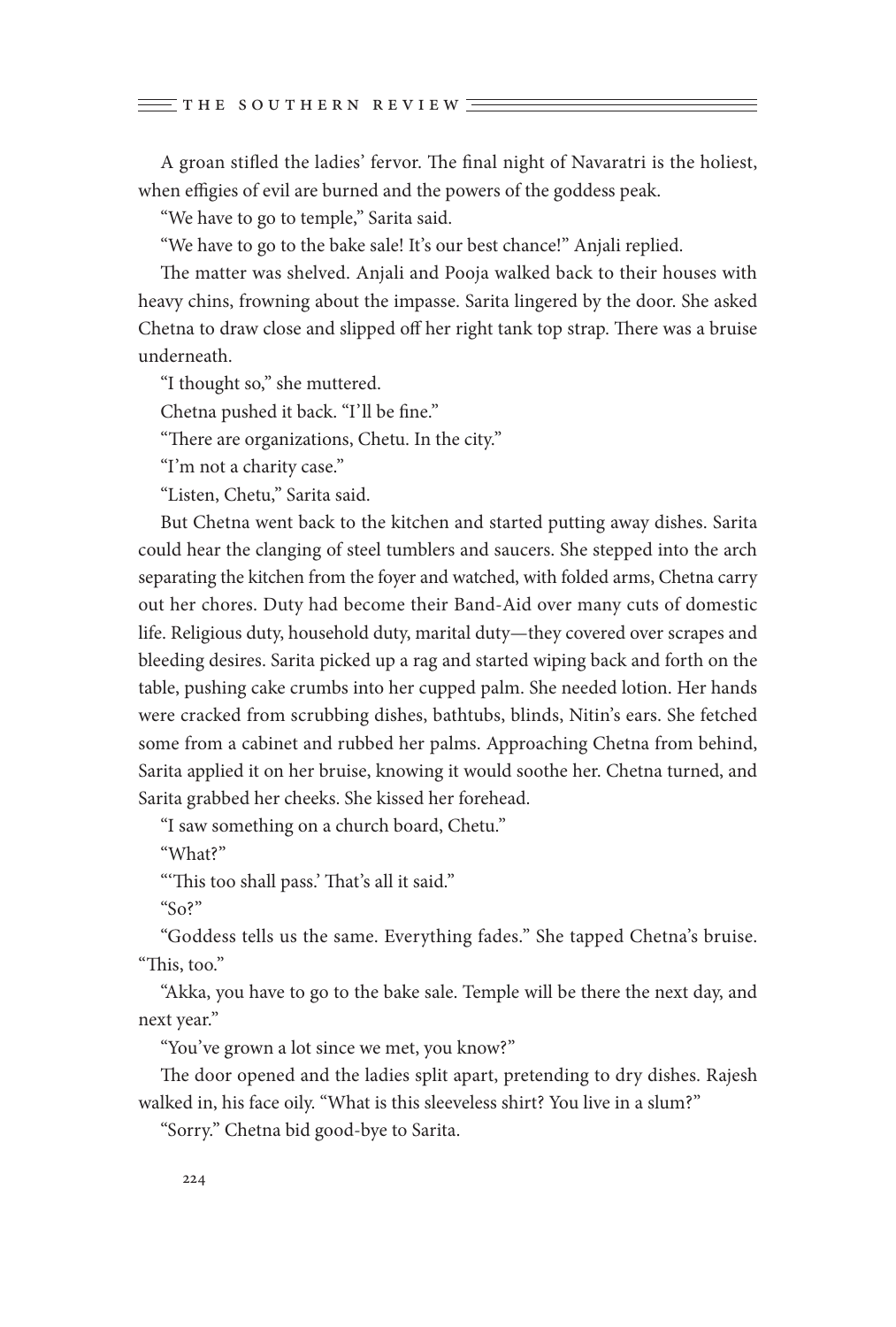\* \* \*

Pooja's pie looked the same as the last time she baked it. Sarita asked her neighbor if she would try a piece for critique. Patty came over one day before a prayer meeting, wearing a frilly yellow top and a white hat. Sarita ogled that hat. She wondered if she could look like royalty in it. Patty cut a bite with plenty of filling and made a face at the crust. She ate and gulped and dabbed at her mouth. "Darling, that's hardly blueberry pie. There are no neat lines on top, the filling is off, and the crust is tough."

"Something different, you know?"

"Y'all try again now. I'm happy to keep tasting pies." She showed her perfect white teeth and trotted out the door, mentioning suppertime.

"Dammit," Pooja winced. "What kind of name is Patty? She is a sandwich-u?" Sarita consoled her. "We're not used to these fruits."

"They're not even that sweet," Chetna whined.

"What if we do what we joked about when we all first met. Make your pie more Indian?" Anjali suggested.

"Tomorrow evening, let's experiment," Sarita decided.

The first attempt involved cardamom and cinnamon, and Chetna, the first tester, spit out a mouthful.

The second attempt was also baked by Pooja, using apple instead of blueberry. The pie stayed in Chetna's mouth but narrowed her face. "Too sour," she gulped. Anjali spoke on the phone with her older son, laying out her plans for the bake sale. She picked at a black spot on the faded phone wire. She often spoke to him during their meetings. A word or sound would raise her from the table or prayer room and she would stand at the phone in silence, sometimes just listening to the sounds of her son doing homework, to know he was there. The others allowed this, too, into their routine.

The third attempt was baked by Chetna, after considerable research on Yahoo. She tried a graham cracker crust she read about online and added cardamom to it. Red apples were used instead of green. Chetna pried a leaky mess from the oven. Pooja patted her with the most smug face she could muster. To everyone's surprise, the pie was delicious. The aunties ate half, gobbling up leaky apple pieces with spoons and sipping on tea.

"Pretty good-u," Pooja admitted.

"We can make it even more our own," Sarita thought out loud.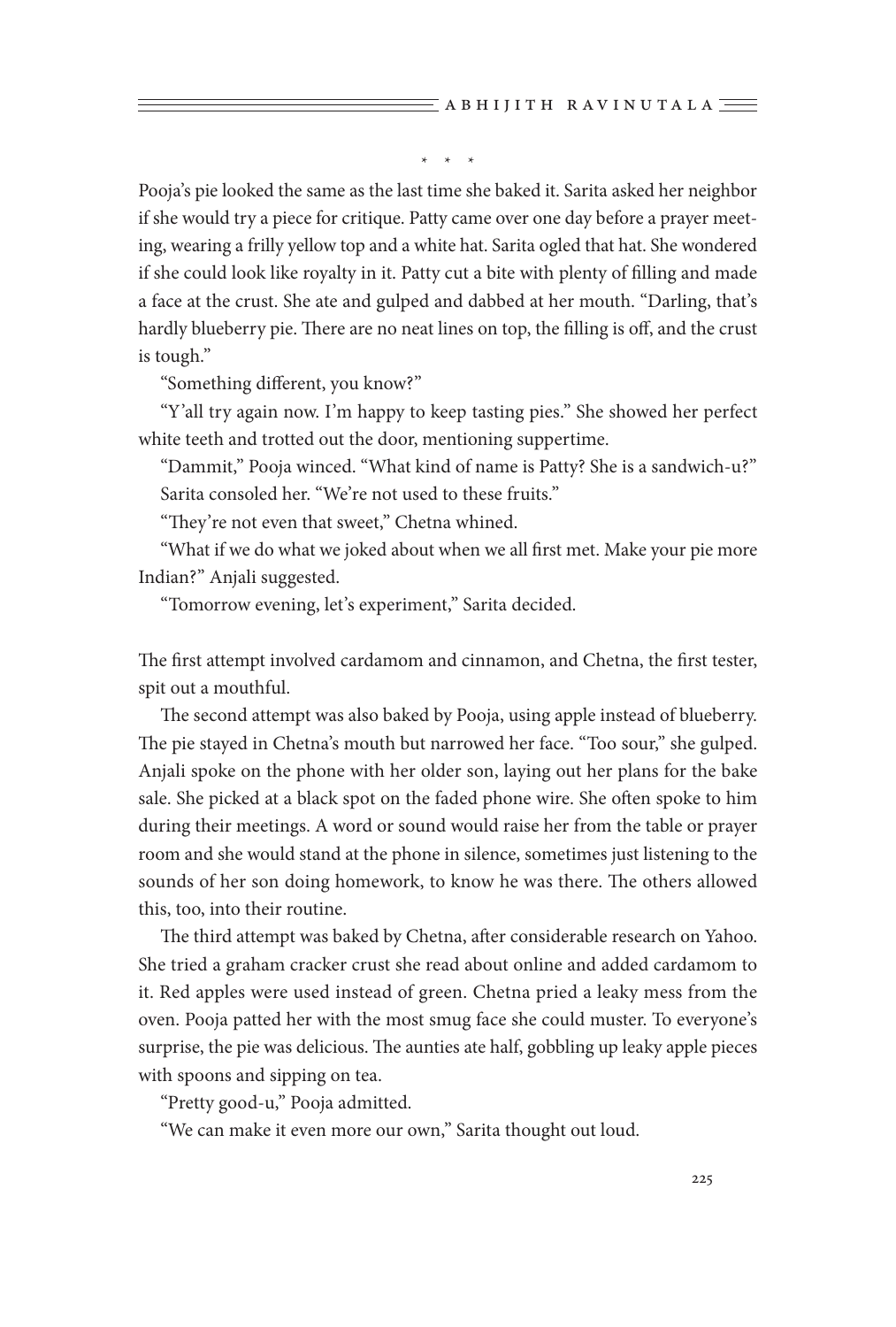"Mango!" Chetna yelped. Anjali jumped, and slid her way over to the phone.

The fourth attempt consisted of a graham cracker crust with cardamom, a can of Alphonso mango puree, and much argument. Some aunties argued for a lassi pie, including lime, while others backed the custard theory. The latter faction won, but they were short on cream. Late for their first of nine nights at the temple, Chetna rummaged through boxes of Betty Crocker products in her pantry, suspecting the American Dream was hidden somewhere therein. She finally added cream cheese, gelatin, and Cool Whip and baked it while the aunties dressed up in saris. Anjali needed help donning one after so many years. One held up her hair and posture as another draped the yards of silk around her weathered body with care, taking care to pleat and tuck and wipe silent tears along the way. They finished her look with a decorative bindi between her eyebrows and faced the mirror, eyeing her transformation. For a blink, Anjali, too, saw a woman who might've lived a different life, with more song and dance, and Sunday evenings lying on the couch in quiet togetherness with her husband.

They retrieved the pie from the oven, saw it jiggle, and decided it was a failure. The ladies rushed out the door.

At the Hindu temple forty minutes away, near the airport that welcomed Sarita to her life in Georgia, the goddess was decorated in green and orange, donning pounds of jewelry. Each of the nine nights would be dedicated to a different form of the goddess, the lead chanter explained, each form celebrating another aspect of womanhood. Nearly fifty women sat on the floor on cushioned mats, holding copies of mantras in their regional languages. Sarita looked at a faded Telugu copy, squinting at the faint lines, as the room filled with sound. The memory of millennia dropped from every word. She looked up at Pooja and Anjali sharing an English copy, her friends brought over to this moment by her dedication. She prayed. The voices in the room answered.

Chetna returned from the temple to see her husband on the couch, patting a swollen belly that threatened to peek out under his banyan.

"Did you eat?" Rajesh grunted in her direction.

"Prasadam at the temple. Kids?"

"Slept off. They were easy after the pie."

Chetna wheeled around to face him. "Pie? Was it good?"

"See for yourself."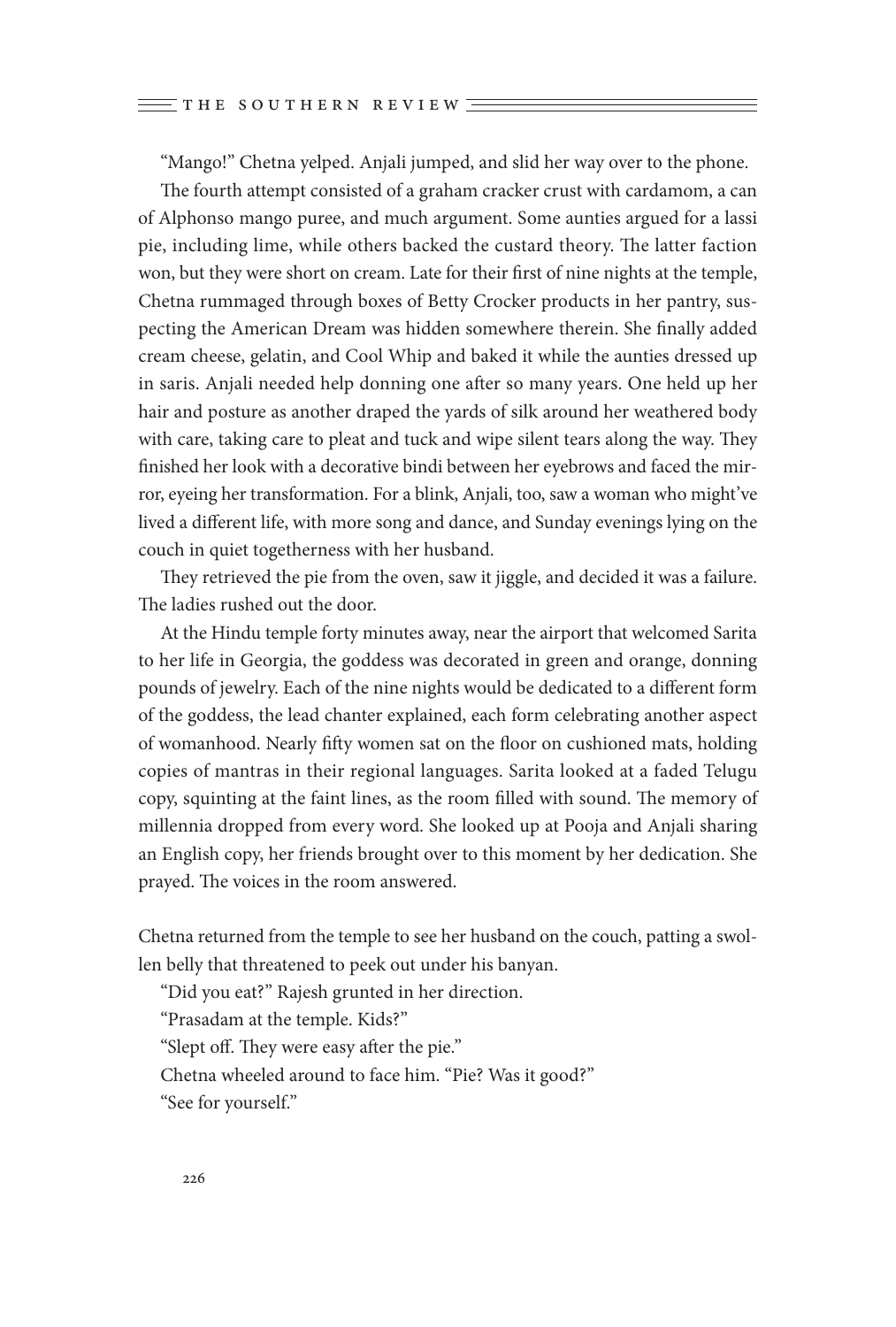Chetna uncovered the lid. Just one slice left. She took a bite. It was good, dammit. Really good. Rajesh burped. He was watching *Seinfeld* and had an innocent curve on his lips. Chetna felt peaceful.

The fifth attempt mimicked the fourth, with an extra sheet of gelatin to firm up the custard. The aunties gathered at Sarita's to make it together, before the third night at the temple. They nearly scarfed it down between the four of them, but Pooja had the sense to say "Patty!" They brought her over in urgency, nudging her from behind, and Patty, her hair less coiffed than usual, put a spoonful in her mouth. She tilted her head left to right. Chetna put a fist to her mouth and felt her breath roll down her knuckles.

"I dunno what to say to y'all."

Anjali sat up. "How do you mean?"

"It ain't quite pie. But I'm certain that's one of the best desserts I've ever had." She sat down for a few more bites and chatted with the aunties about baking and PTA meetings. Someone made tea. A pair of thrushes alighted on the windowsill and chirped as a quiet breeze blew onto the dining table. Sarita felt her thoughts slow to a standstill. Patty revealed the details of the bake sale judges—who had the most influence, who was moody. She used both hands to hold up the steel cup of tea and waved at her nostrils after every sip. "Ooh, that's so hot it opens my pores!" Pooja soon mimicked her manner of sipping with both hands.

Sarita glanced at the clock. "Getting late!" She clamored about heading to the temple and Patty was rushed out.

They were late as predicted, so the chanting had begun. The four of them sat on neighboring mats by the temple's left wall and threw their voices into the throng. There was comfort in melting into anonymity, calling out to a deity. Some did so as pleas, others in celebration. Some stared at their printouts like answers would rise through the text, others kept one eye on the goddess and the other on small children, liable to disappear in colorful crowds. Sarita peeked at her friends and at the mass, organized in small clusters, each a neighborhood like hers, each a cadre of survival. She thanked God for Alphonso mangoes and an innocent child.

The aunties gathered at four the next afternoon to bake. Once they deemed the contest pies' successes, the aunties sat down to enjoy the backup. They felt they'd earned a dash of confidence. Mallory dropped by to wish them luck and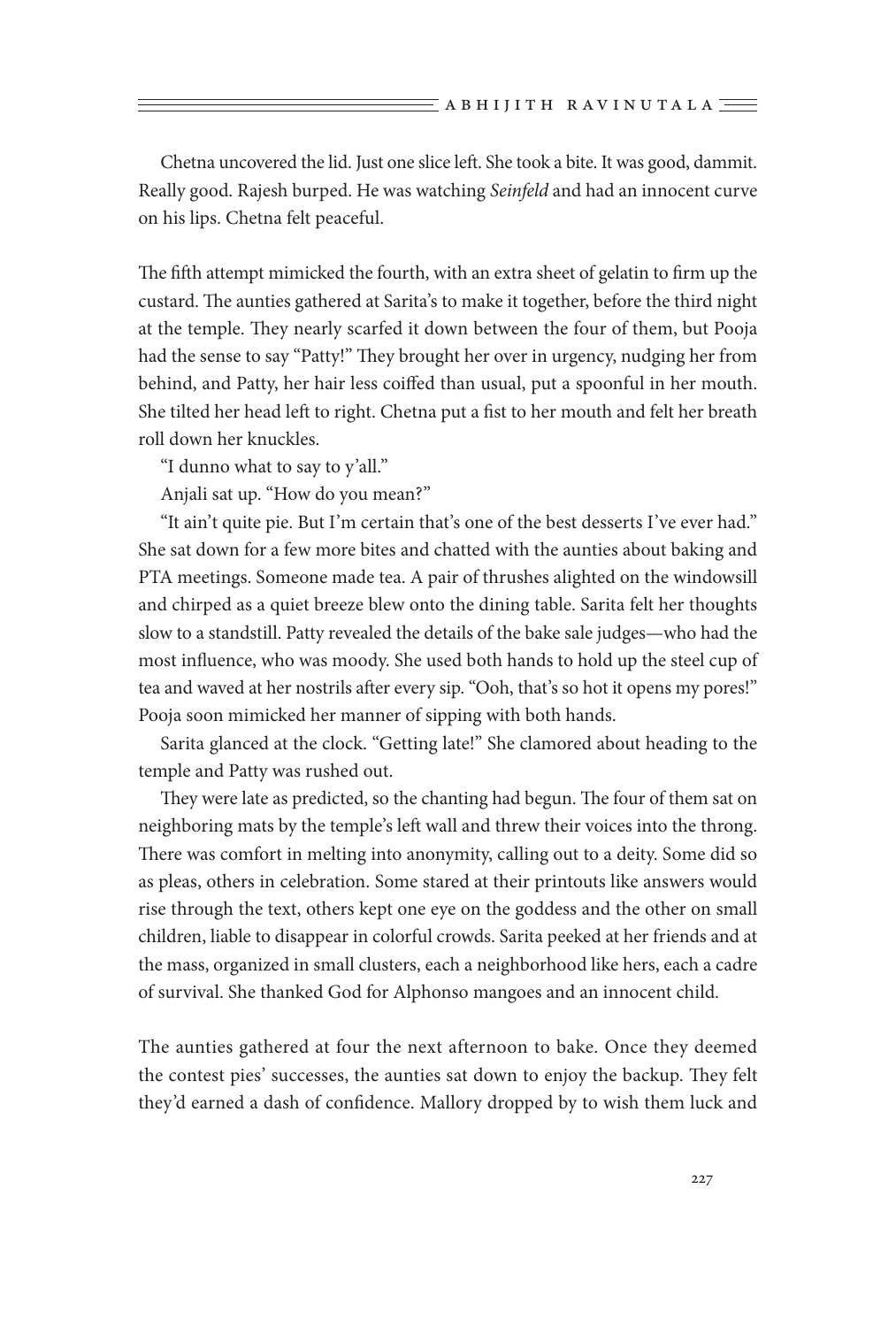was cajoled into trying a bit of gooey golden custard and dark brown crust. She smacked her lips and asked for the recipe, noting she was proud of Chetna. The aunties nodded along, as if they'd been waiting to use that word for Chetna.

Anjali spoke up. "I can't properly thank you enough. I've got a speech ready. By the by, I vote we wear saris to this, as if we were still going to temple. What say?" "Super-u!"

The aunties dispersed to get ready, and Sarita left early for the temple. Try as they did, the others couldn't persuade Sarita to join them for the bake sale. She insisted on representing their prayers at the temple. On the final night of Navaratri, they would burn an effigy of the demon Ravana before chanting took place. Sarita walked with a cranky Nitin to the makeshift stage in the parking lot. Caricatured demon teeth and eyes were painted on a nine-foot-tall plaster cast, on ten separate heads. The priest blew from a conch shell and began his mantras. Nitin picked at the borders of his mother's sari.

Chetna indulged in a cool shower to ward off the oven heat and smells, then wore a striking yellow-and-blue chiffon sari. She tugged at the fabric in the mirror, aiming for perfection. Then, she began covering and transporting the pies to her car. Before she retrieved the last, Rajesh walked in from the patio, where the other uncles were drinking.

"Oy, where are our snacks?"

"No time. Eat that leftover pie. We have chips."

"I want you to make bhajis."

"I have to go."

"You first make us snacks. Then go. Understood?" He moved in a flash and tightened a hand around her elbow. She pleaded with him. Her left hand reached back for support and found rubber. A handle. She gripped and raised a pan in the air. He stumbled back, shocked, and told her to put it down. He checked the back door, wondering if the other men saw. Chetna let out a laugh and ordered him to back away. The next minute, she rolled out of the driveway.

Sarita had to contain a now excitable Nitin, who wanted to stay longer until the effigy burned through to ashes and crackled like sparklers. She'd seen enough, and worried about securing a prime spot by the goddess. Sarita bristled through the crowd, dragging Nitin, to find the core group of ladies seated by the goddess. As they waited for the chanting to start, they folded their hands to greet passersby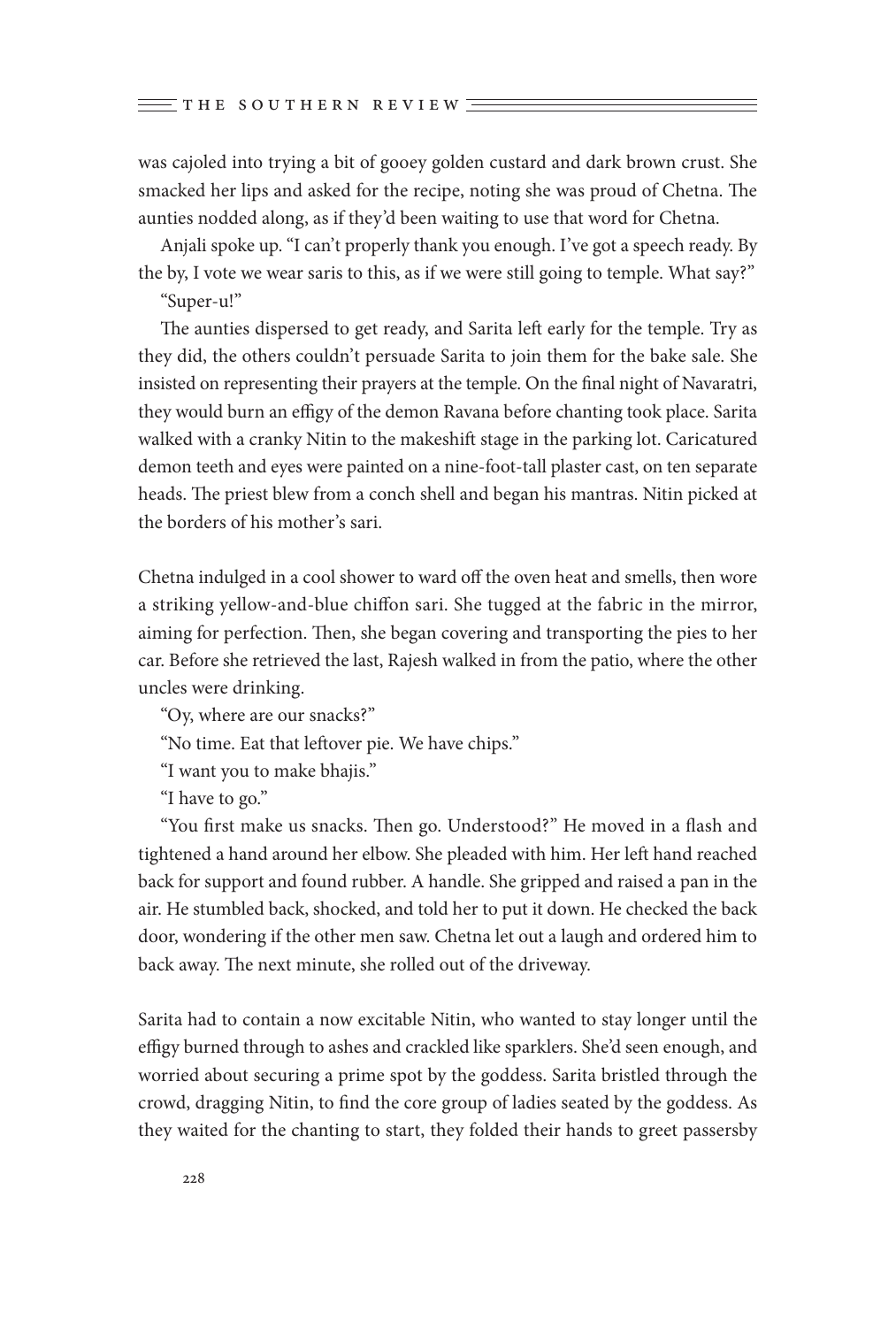who were making their circuit of the heavens, praying at each deity's station along the temple walls. The main goddess, Lakshmi, was draped in yellow and red, like shifting flames. When the prayers began, Sarita closed her eyes and chanted from memory.

Pooja and Anjali waited outside the school gymnasium as all manner of families walked by, ogling their saris. Anjali fidgeted with her fabric, inviting admonishments from Pooja. Chetna arrived and rushed them inside as a drizzle began, leaving glints of moisture upon the bottom borders of their saris. The gym was packed with bakers, students, and grumpy grandpas in suspenders who kept asking to taste desserts before the booths were set up. Chetna's eyes searched for Mallory and found her wearing high hair and heels. She handed Chetna a booth assignment. "Hurry up, the judges are fixin' to start!"

The aunties laid out pies and spoons and kept one set aside for judging. Mallory went up on stage and drew some tepid cheers. "We've got over three dozen bakers here tonight, including some repeat winners like our own Mary Ellen. Everybody give it up for her, eighty-five years young today!" A wrinkled white lady in a red polka dot dress waved her hand. "And we've got some newcomers so let's give a warm Alpharetta welcome to my neighbor Chet-na! Ain't her dress so gorgeous?" The crowd clapped suspiciously, looking around for Chetna. The aunties smiled and whispered to each other in Telugu that Mallory was kind of nice, like Patty. Once Mallory announced, "It's time to eat," the gym was abuzz: forks hit plates, groans of appreciation rang out, and ladies yelped about missing each other so much.

There was space on their auction placard to list a cause, so Anjali grabbed a pen and wrote keeping ALL our children safe. Pooja nodded approval and cut the pies into tiny squares to lay out on parchment paper. Many Franks, Joes, and Pauls with tablecloth-patterned shirts and gray hairs came by, asking about "In-jun" baking. Anjali, appointed spokesperson, introduced their cause in her colonial accent, which further confused everyone who wondered why a whiteskinned lady was wearing a sari. Visitors took tentative first bites and eager second bites, even the many wives who claimed to have a more critical palate than their husbands. The table placard read Mango Pie in a surefire sense, but no one felt the label did the pie justice. Still, people bid higher and higher on the silent auction sheet, commending the push for safer schools. The sole moment of contention came when an argument broke out between Pooja and Maria Villalobos over the merits of different mangoes.